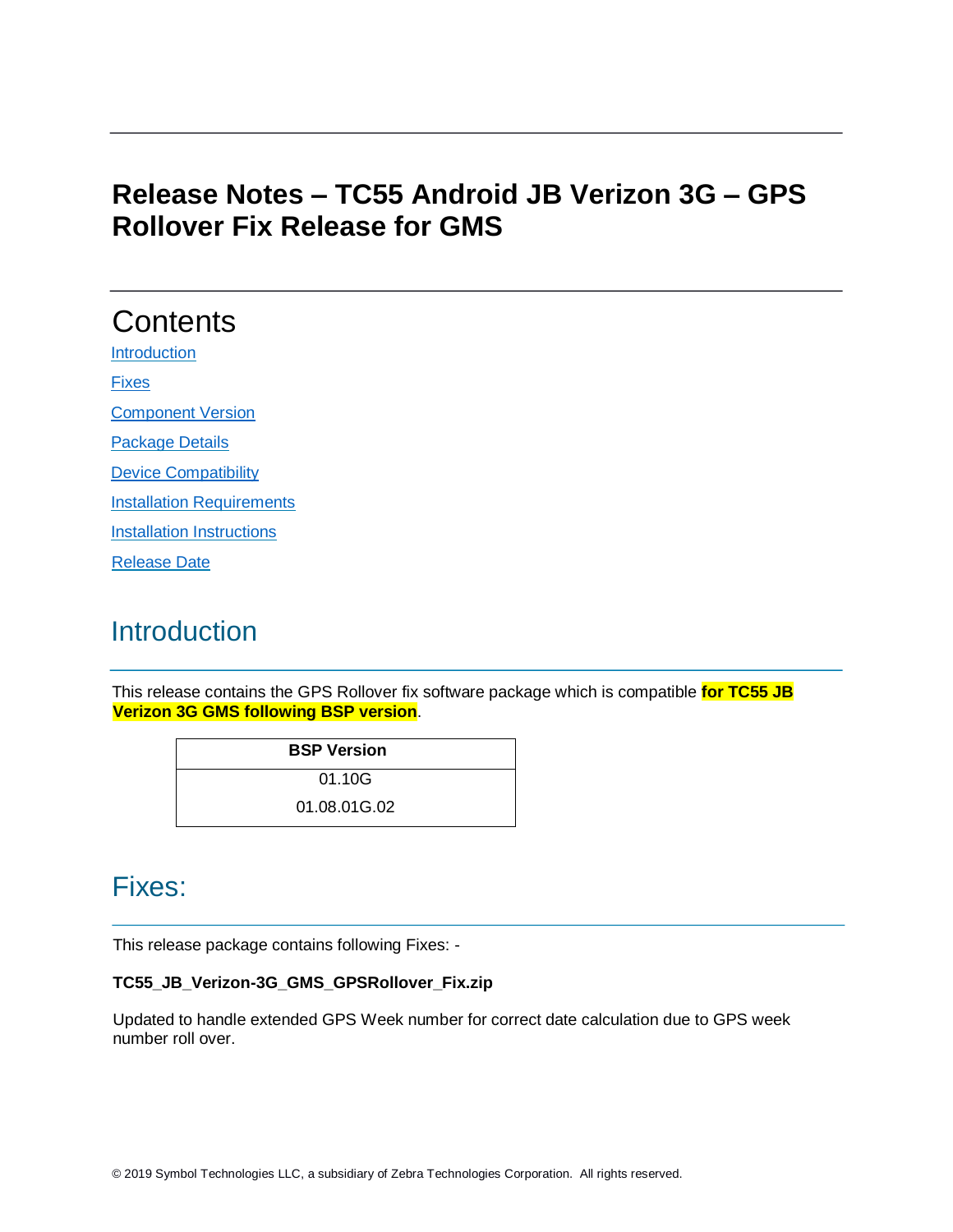SPR38676 - Resolved an issue related to GPS XTRA

SPR28110 - Resolved an issue wherein OS Update through MDMs was failing on devices without having external sdcard.

## <span id="page-1-0"></span>Component Version:

| <b>Component / Description</b> | <b>Version</b> |
|--------------------------------|----------------|
| <b>GPS Version</b>             | 1.0.2          |

#### <span id="page-1-1"></span>Package Details

**TC55\_JB\_Verizon-3G\_GMS\_GPSRollover\_Fix.zip**

## <span id="page-1-2"></span>Device Compatibility

This software release has been approved for use with the following Zebra devices.

| <b>Device</b> | <b>Operating System</b> |
|---------------|-------------------------|
| TC55          | JB 4.1.2                |

## <span id="page-1-3"></span>Installation Requirements

This SW is intended for all the TC55 JB devices only.

- ADB installed on the PC (including adb drivers)
- USB debugging turned ON (from Developer options)